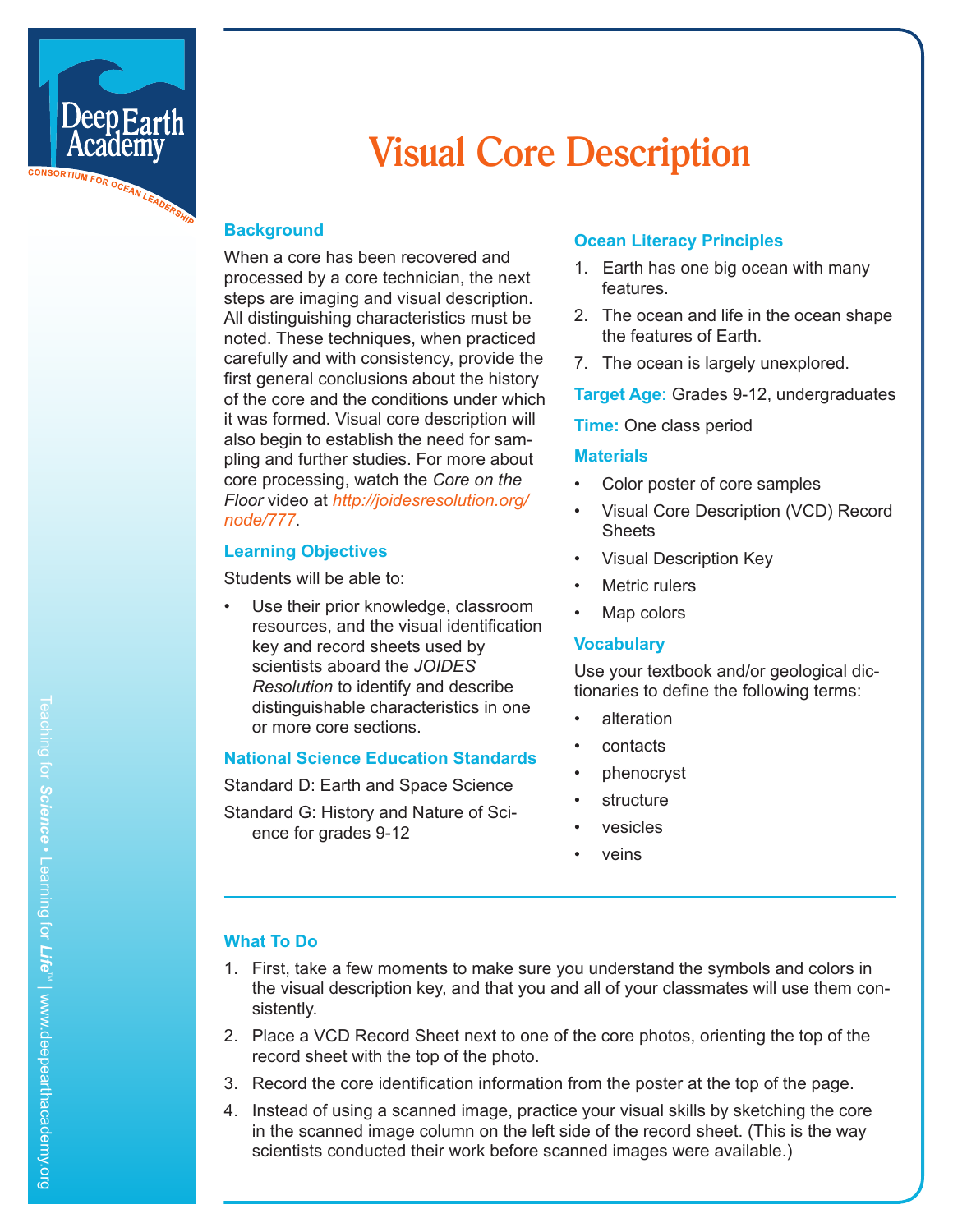- 5. Using the symbols and colors in the visual description key, begin marking all distinguishing features and characteristics in the correct columns at the relative depth of each feature.
- 6. Enter all relevant information in the columns provided to the right of the image column.
- 7. Use the blank half of the sheet to record notes, questions, and your own ideas for further study.

# **Analysis**

Use your prior knowledge and/or textbook to answer the following questions.

- 1. What are some observable characteristics that help identify a rock?
- 2. What processes that act on ocean crust may cause identifiable traits?
- 3. How does the flow of water alter some of the processes that previously acted on ocean crust?
- 4. How does depth in the crust affect the processes acting on the rock?
- 5. What columns did you leave blank? Why?
- 6. Why is consistency so important?

# **Conclusion**

Summarize what you've learned about the core or cores you've described with a few general statements.

## **Extensions**

All the data from Expedition 309 is now available at *[http://iodp.tamu.edu/scienceops/expeditions/exp309.](http://iodp.tamu.edu/scienceops/expeditions/exp309.html) [html](http://iodp.tamu.edu/scienceops/expeditions/exp309.html)*.

For more on core processing, see the *Core on the Floor* video at *http://joidesresolution.org/node/777*.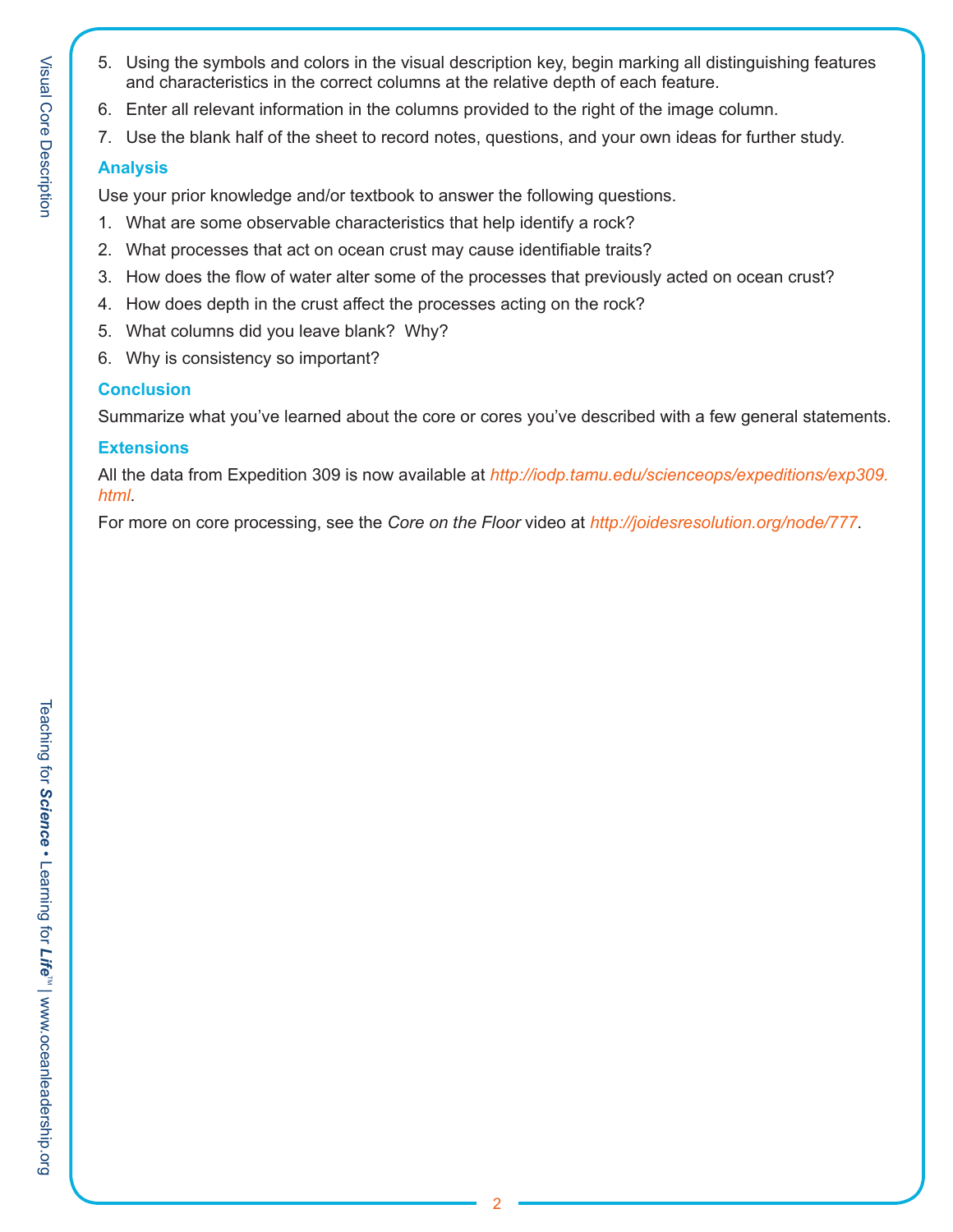

Hydrothermal  $py = pyrite$ ;  $cp = chalcopyrite$ ;  $sp = sphalerite$ Mineralization  $qz = quartz$ ; chl = chlorite; ep = epidote